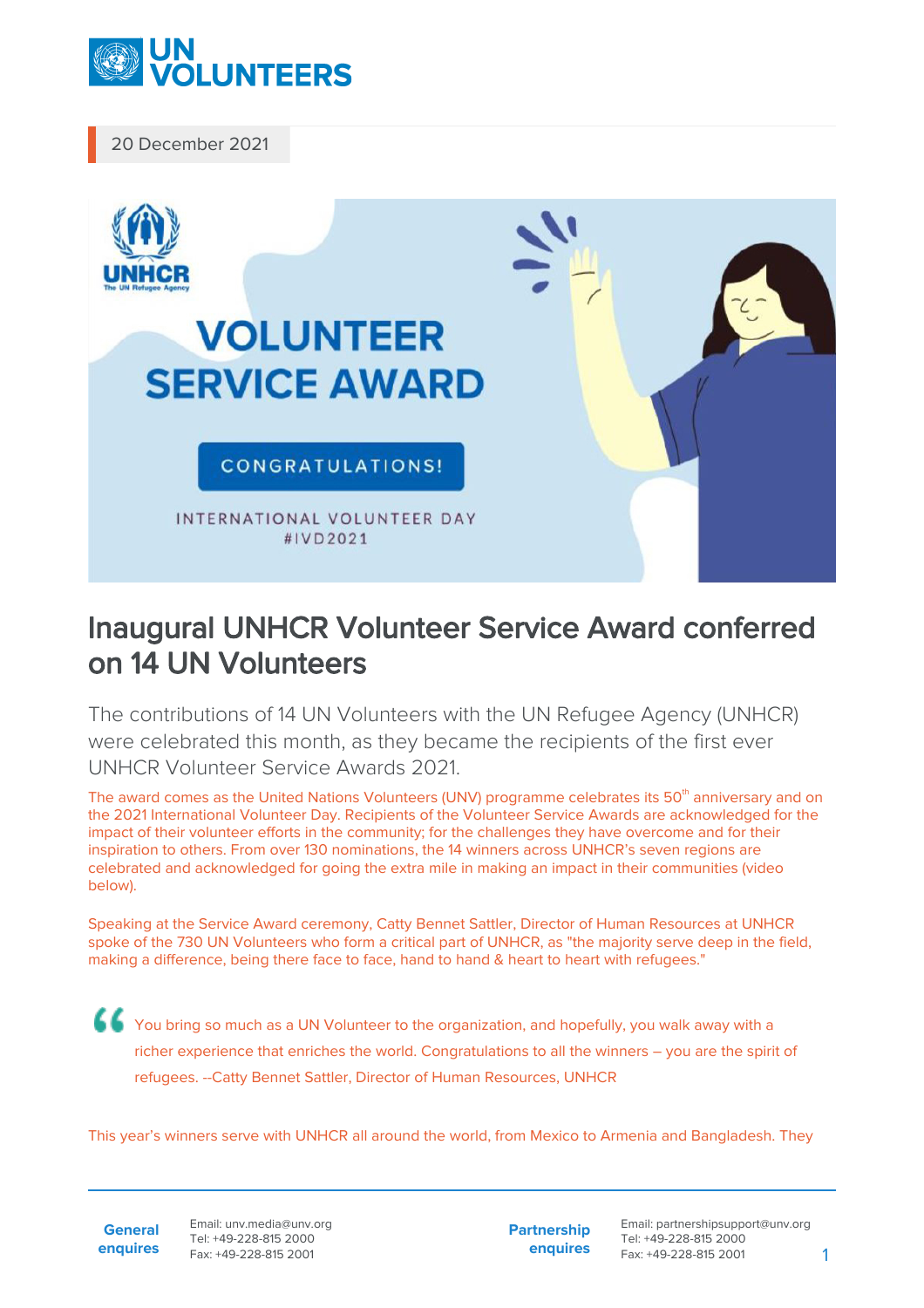

include a group of eight [refugee UN Volunteer medical specialists,](https://www.unv.org/news/refugee-un-volunteer-medics-join-jordanian-covid-19-response) serving with UNHCR in Jordan, in partnership with the Ministry of Health. Trained as surgeons, anesthesiologists and general doctors, these specialists from Syria, Iraq and Yemen demonstrate the value of volunteerbased solutions in designing and implementing an inclusive COVID-19 response.

The impact is what drives me the most, the result we achieve is my motivation. I invite all of you to come and join us. --Ndifor Isi Isaac, UN Volunteer Associate Field Officer with UNHCR, DRC

For award winner Tereza Nega Michael, "it is not about what you have, or what you have accomplished. It's about who you have lifted, who you have made better. It's about what you've given back."

Emma Webb, Chief, External Relations and Communications Section at UNV, was on the Award Selection panel, along with representatives of UNHCR's seven regional bureaus.

Our winners lead the way in showing that change is something we must all take responsibility for. By working together, we build trust, generate new ideas to solve problems and strengthen our ties of solidarity. Emma Webb, Chief, External Relations and Communications Section, UNV

Together, the UN Volunteers recognized this year exemplify how volunteerism is at the heart of making a difference in the world.

UNV warmly congratulates the UNHCR Volunteer Service Award winners of 2021:

- Ella Virtanen, UN Volunteer Associate Protection Officer, Mexico
- Tereza Nega Michael, UN Volunteer Associate Reporting Officer, Cox's Bazaar, Bangladesh
- Rehana Bashir Butt, UN Volunteer Associate Supply Officer, Kenya
- Ndifor isi Isaac, UN Volunteer Associate Field officer, DRC
- Hongwieh Joyce Pie, UN Volunteer Associate WASH Officer, Burkina Faso
- Doctors beyond Refugees, Jordan
- Vitali Kudrynskyi, UN Volunteer Associate Protection Officer, Armenia

This article was prepared with the kind support of Online Volunteer Helen Maccan.

## Global

**General enquires** **Partnership enquires**

Email: partnershipsupport@unv.org Tel: +49-228-815 2000 Fax: +49-228-815 2001 2